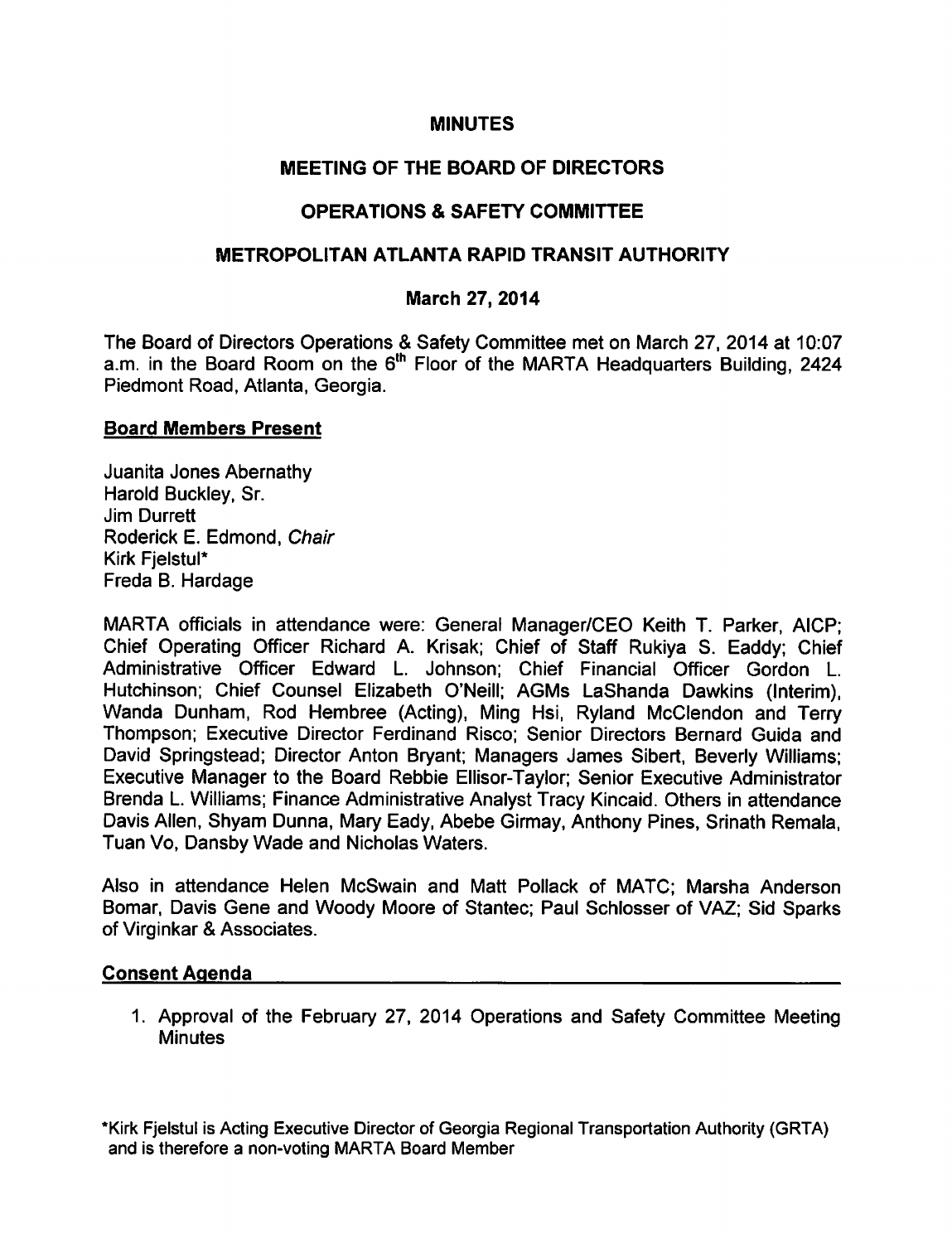### **Operations & Safety Committee** 3/27/14 Page

2. Resolution Authorizing the Award of Contracts for the Procurement of Engine Oil, CP B32040

On motion by Mr. Durrett seconded by Mr. Daniels, the Consent Agenda was unanimously approved by a vote of 5 to 0, with  $6*$  members present.

#### Individual Agenda

### Resolution Authorizing Award of a Contract for the Procurement of Ninety-Four (94) Paratransit Lift Vans. RFP P31610

Mr. Bryant presented this resolution for Board of Directors approval authorizing the General Manager/CEO or his delegate to enter into a contract with Alliance Bus Group, Inc., a State of Georgia National Joint Powers Alliance (NJPA) Mass Transit National Contract Vendor number 022210-IBG, in the amount of \$6,512,100.98 for the procurement of ninety-four (94) paratransit lift vans.

On motion by Mr. Durrett seconded by Mr. Daniels, the resolution was unanimously approved by a vote of 5 to 0, with  $6*$  members present.

#### Other Matters

Mr. Hembree provided the Committee a Safety Department Informational Briefing.

Department of Safety and Quality Assurance (DSQA)

- Mission Develop and successfully implement comprehensive Safety and  $\bullet$ Quality Assurance management programs that will ensure safe and reliable service locally and regionally
- Key Responsibilities
	- Manage and monitor the Authority's compliance with applicable federal and state system safety regulatory requirements
	- Provide safety and quality oversight of the Authority's capital projects and operational processes
- Business Structure  $\bullet$ 
	- o Office of Safety
	- Office of Quality Assurance and Configuration Management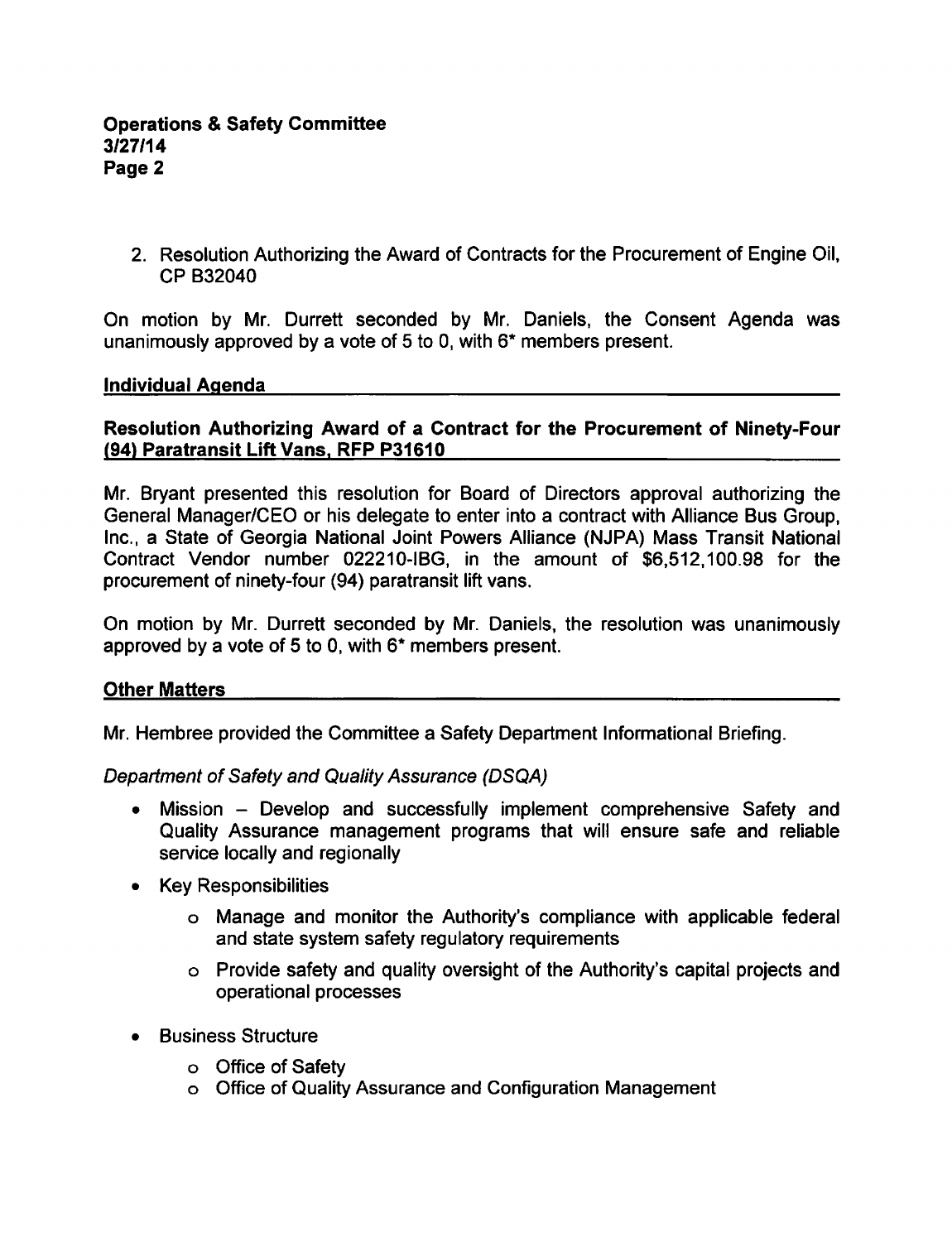### **Operations & Safety Committee** 3/27/14 Page 3

## Office of Safety

- Environmental Health and Safety
	- Newly formed in FY15
	- $\circ$  Oversight responsibilities include compliance requirements for air, water, wastewater quality, underground tank upkeep, asbestos abatement, hazardous materials, spills handling, and stream upkeep
- Operational Safety  $\bullet$ 
	- Formally Accident/Incident Investigations
	- Monitors trends in operational safety data, collision investigations, accident grading, transportation hazard identifications, vehicle/facility inspections, rules compliance
- System Safety Programs
	- Oversees and conducts Industrial, Construction, Fire/Life Safety inspections in support of CIP and JOC programs

### Office of Quality Assurance and Configuration Management

- Contracts Management
	- Monitor and assess contracts to ensure compliance with specified requirements -accomplished through:
		- Test Witnessing
		- Contract Reviews
		- Receiving Inspections
		- Vendor and Site Visits
- Quality Assurance Audits
	- Routine evaluation of operation and maintenance procedures to ensure compliance with established processes and documentation
	- Triennial safety and security review of internal processes and documentation to ensure compliance with federal and state regulatory requirements

National Transportation Safety Board (NTSB) Directives

- Require redundant protection for roadway workers
	- Forwarded to FTA on December 19, 2013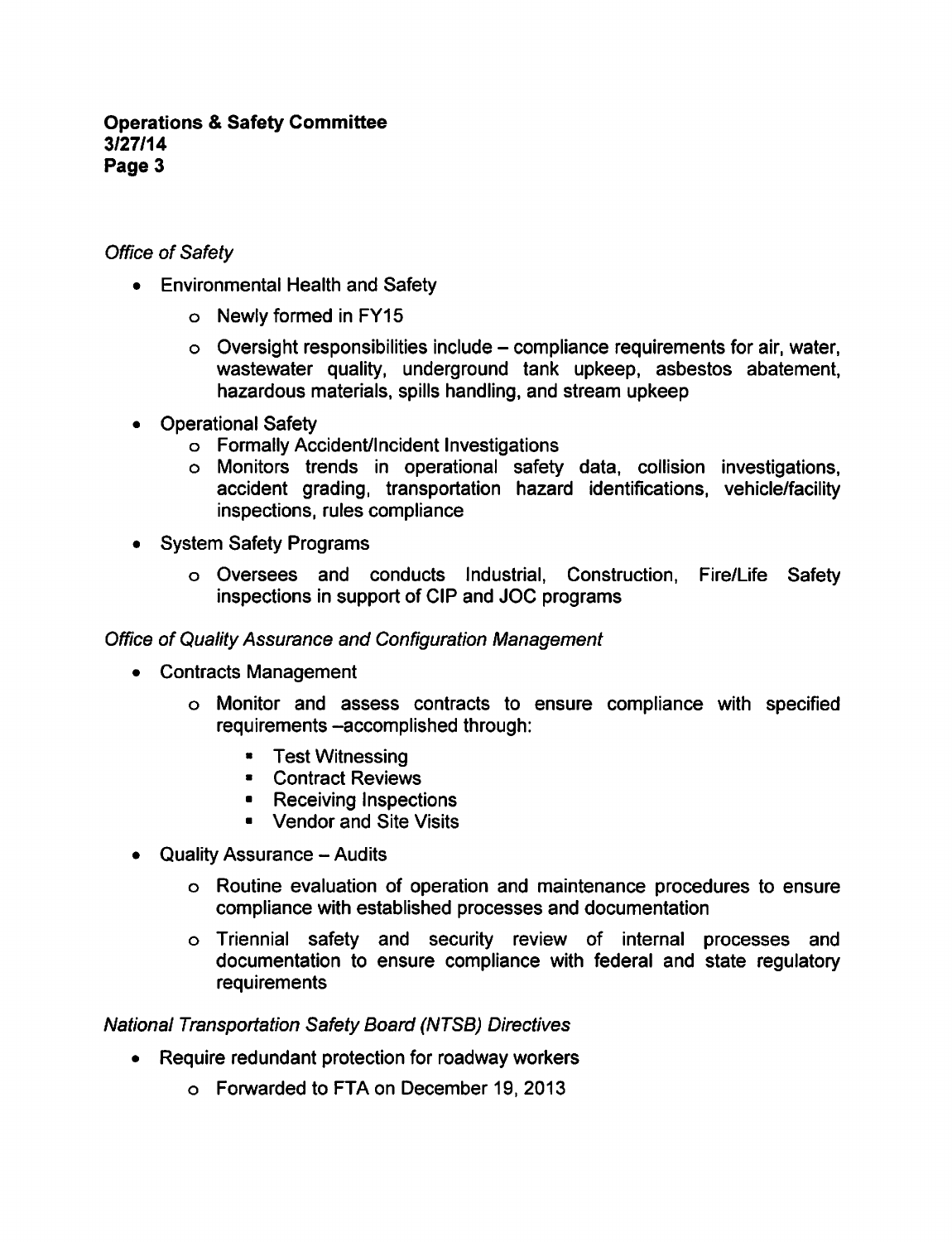- Authority's response on January 2, 2014: MARTA has always had redundant protection
- Review and revise as necessary to prevent the worker from being the sole source of protection
	- Forwarded to FTA on December 19, 2013
	- Authority's response on January 2, 2014: immediate adjustment made to the Wayside Access Procedure to ensure beyond compliance
- FTA Safety Advisory Requests
	- o Inventory current practices and complete a 64-item checklist
		- **In Issued to MARTA on December 31, 2013**
		- Authority's response on January 2, 2014: QA auditors used the checklist in the same manner as an audit; expanded answers beyond simple yes/no
	- $\circ$  Conduct a formal hazard analysis regarding workers' access to the rightof-way
		- **E** Issued to MARTA on December 31, 2013
		- Authority's response on January 2, 2014: QA Engineers and Safety Officers are conducting Hazard Identification and Risk Assessments (HIRAs) on the elements of the MARTA RWP procedures

#### **Milestones**

- $\bullet$  64-Item Checklist Due February 28, 2014
	- Forwarded the completed checklist to the State Safety Oversight office on February 25, 2014
- $\bullet$  Hazard Analysis Due May 16, 2014
	- Staff has completed the first scrub of the Wayside Access Procedure
	- Begun first scrubs of the Rail Transportation Operating Rules and the Automatic Train Control Rulebook

\*\*\*\*\*\*\*\*

Mr. Krisak briefed the Committee on Positive Train Control Update.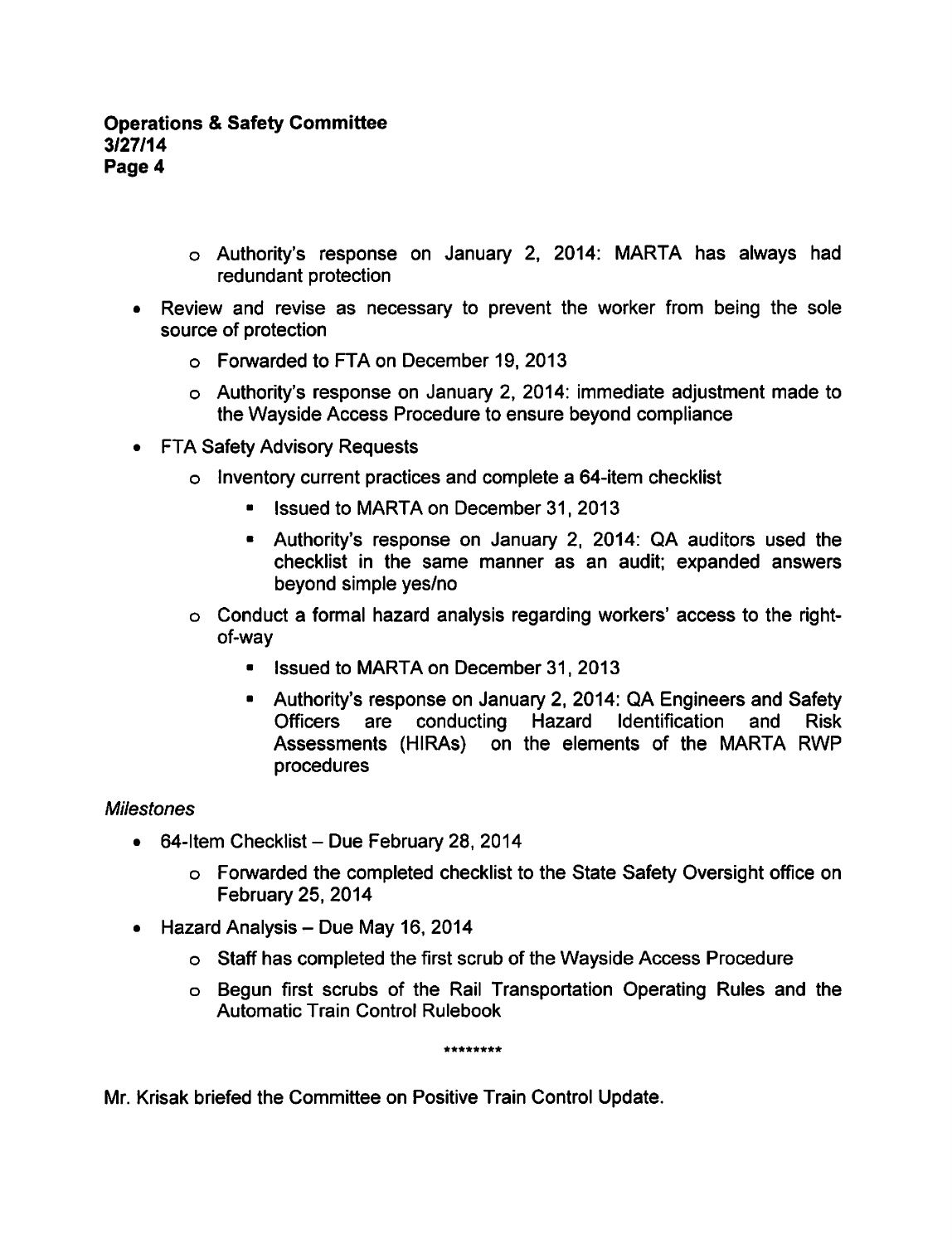- Positive Train Control Update (PTC) is a new requirement mandated by Congress and imposed by the Federal Railroad Administration (FRA) as a result of the 2008 commuter train accident in Chatsworth, CA
- Federal law, 49 CFR 236.1005 Requirements for Positive Train Control systems, requires PTC as a system designed to prevent:
	- 1. Collisions (by maintaining proper separation)
	- 2. Derailments (from over speed)
	- 3. Entry into work zones
	- 4. Improperly aligned switches
- Primarily for freight railroads carrying inter-city, commuter rail and/or transporting Hazardous Material
- Since 1979, MARTA has utilized an advanced form of PTC together with nine other transit peer agencies (\* indicates partial application):
	- Bay Area Rapid Transit (BART)
	- Washington Metropolitan Area Transit Authority (WMATA)
	- o South Eastern Pennsylvania Transit Authority (SEPTA)\*
	- Massachusetts Bay Transportation Authority (MBTA)\*
	- Maryland Transit Authority (MTA)
	- Greater Cleveland Regional Transit Authority (GCRTA)\*
	- Los Angeles Metropolitan Transit Authority (LAMTA)\*
	- Port Authority Transit Corporation, New Jersey (PATCO)
	- Miami-Dade Transit
- Automatic Train Control (ATC) System
	- MARTA's ATC has three essential elements:
		- Automatic Train Protection (ATP) controls speed and train separation; ATP makes MARTA fully compliant with PTC)
		- Automatic Train Operation (ATO) regulates start, stop and train speed
		- Automatic Line Supervision (ALS) includes dispatch, routing and train-wayside communication
- New Initiatives and Safety Enhancements
	- Train Control Supervisory Control and Data Acquisition Upgrade (TCSU) project:
		- Replacing legacy system with a new modern microprocessors